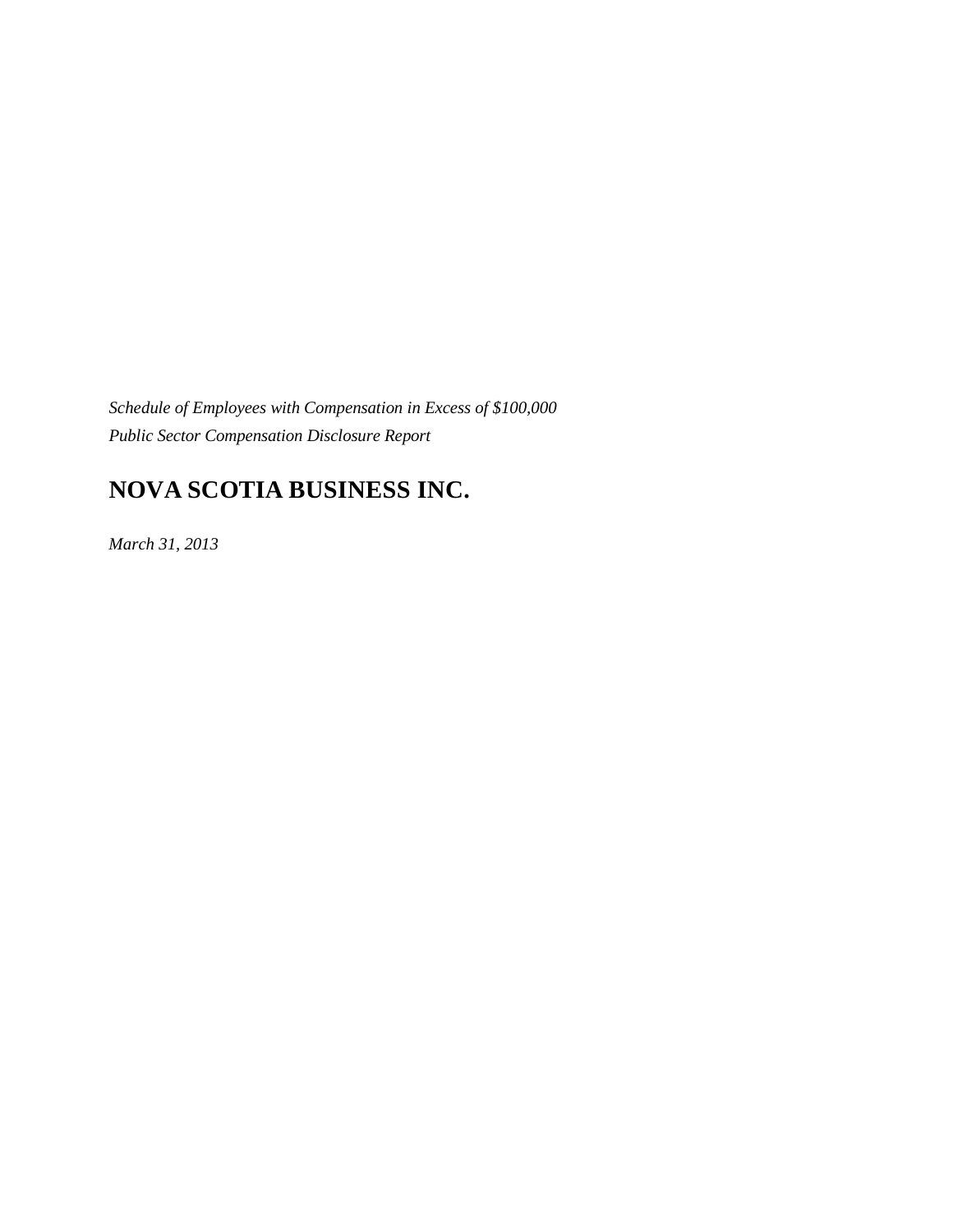

Deloitte LLP Purdy's Wharf Tower II 1969 Upper Water Street Suite 1500 Halifax NS B3J 3R7 Canada

Tel: 902-422-8541 Fax: 902-423-5820 www.deloitte.ca

To the Board of Directors of Nova Scotia Business Inc.

We have audited the accompanying Public Sector Compensation Disclosure Report of Nova Scotia Business Inc. for the year ended March 31, 2013 (the "Schedule"). The Schedule has been prepared by management based on the Public Sector Compensation Disclosure Act bill no. 115.

### **Management's Responsibility for the Schedule**

Management is responsible for the preparation of the Schedule in accordance with the Public Sector Compensation Disclosure Act bill no. 115, and for such internal control as management determines is necessary to enable the preparation of the Schedule that is free from material misstatement, whether due to fraud or error.

### **Auditor's Responsibility**

Our responsibility is to express an opinion on the Schedule based on our audit. We conducted our audit in accordance with Canadian generally accepted auditing standards. Those standards require that we comply with ethical requirements and plan and perform the audit to obtain reasonable assurance about whether the Schedule is free from material misstatement.

An audit involves performing procedures to obtain audit evidence about the amounts and disclosures in the Schedule. The procedures selected depend on the auditor's judgment, including the assessment of the risks of material misstatement of the Schedule, whether due to fraud or error. In making those risk assessments, the auditor considers internal control relevant to the entity's preparation of the Schedule in order to design audit procedures that are appropriate in the circumstances, but not for the purpose of expressing an opinion on the effectiveness of the entity's internal control. An audit also includes evaluating the appropriateness of accounting policies used and the reasonableness of accounting estimates made by management, as well as evaluating the overall presentation of the Schedule.

We believe that the audit evidence we have obtained is sufficient and appropriate to provide a basis for our audit opinion.

## **Opinion**

In our opinion, the financial information in the Public Sector Compensation Disclosure Report of Nova Scotia Business Inc. for the year ended March 31, 2013, is prepared, in all material respects, in accordance with the Public Sector Compensation Disclosure Act, bill no. 115.

### **Basis of Accounting**

Without modifying our opinion, we draw attention to Note 1 to the schedule, which describes the basis of accounting. The schedule is prepared to meet the requirements of the Public Sector Compensation Disclosure Act dated December 10, 2010. As a result, the schedule may not be suitable for another purpose.

Deboutt LLP

Chartered Accountants Halifax, Nova Scotia June 26, 2013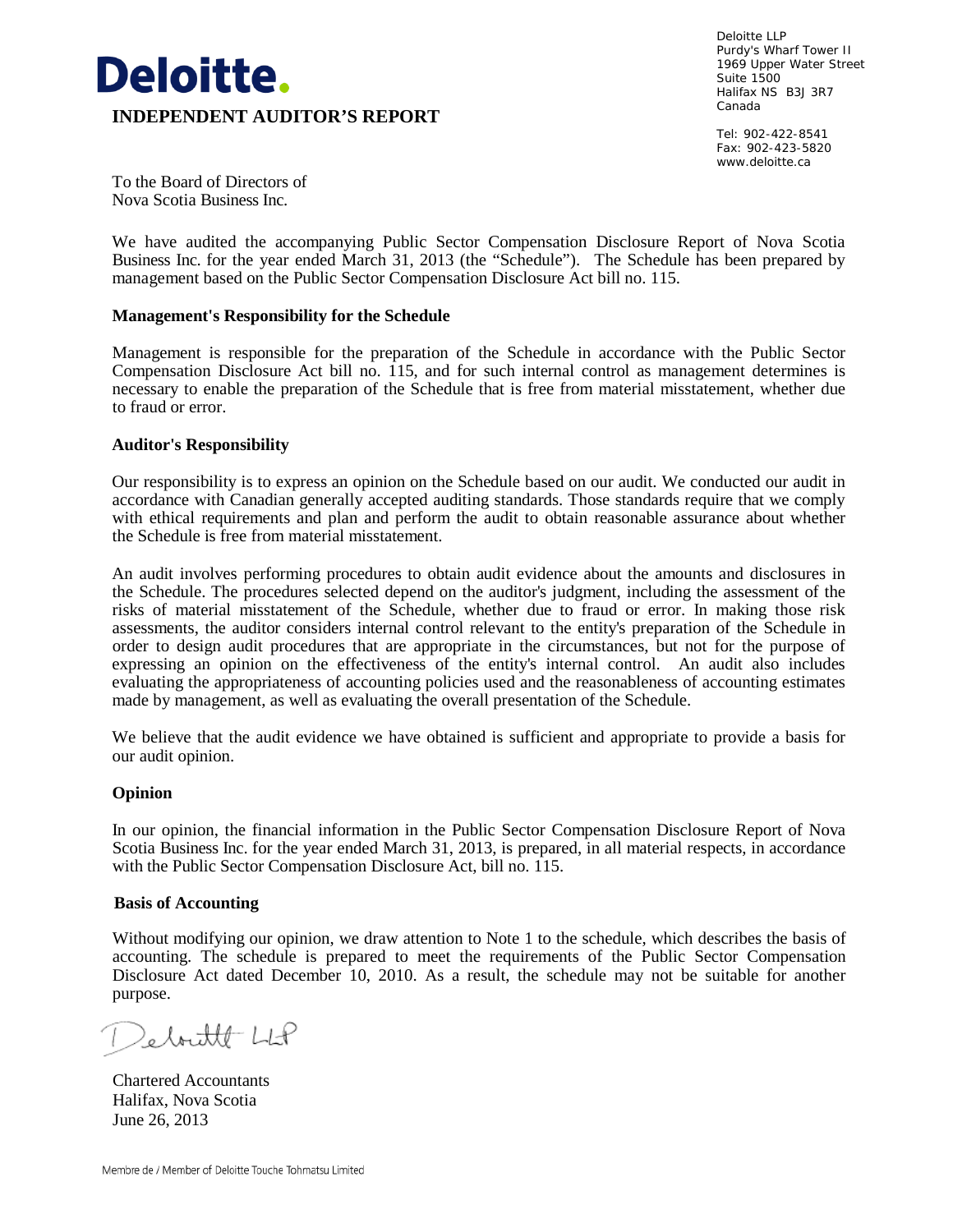## **NOVA SCOTIA BUSINESS INC. Table of Contents March 31, 2013**

## Page

| Schedule of Employees with Compensation in excess of \$100,000             |  |
|----------------------------------------------------------------------------|--|
| Note to the Schedule of Employees with Compensation in excess of \$100,000 |  |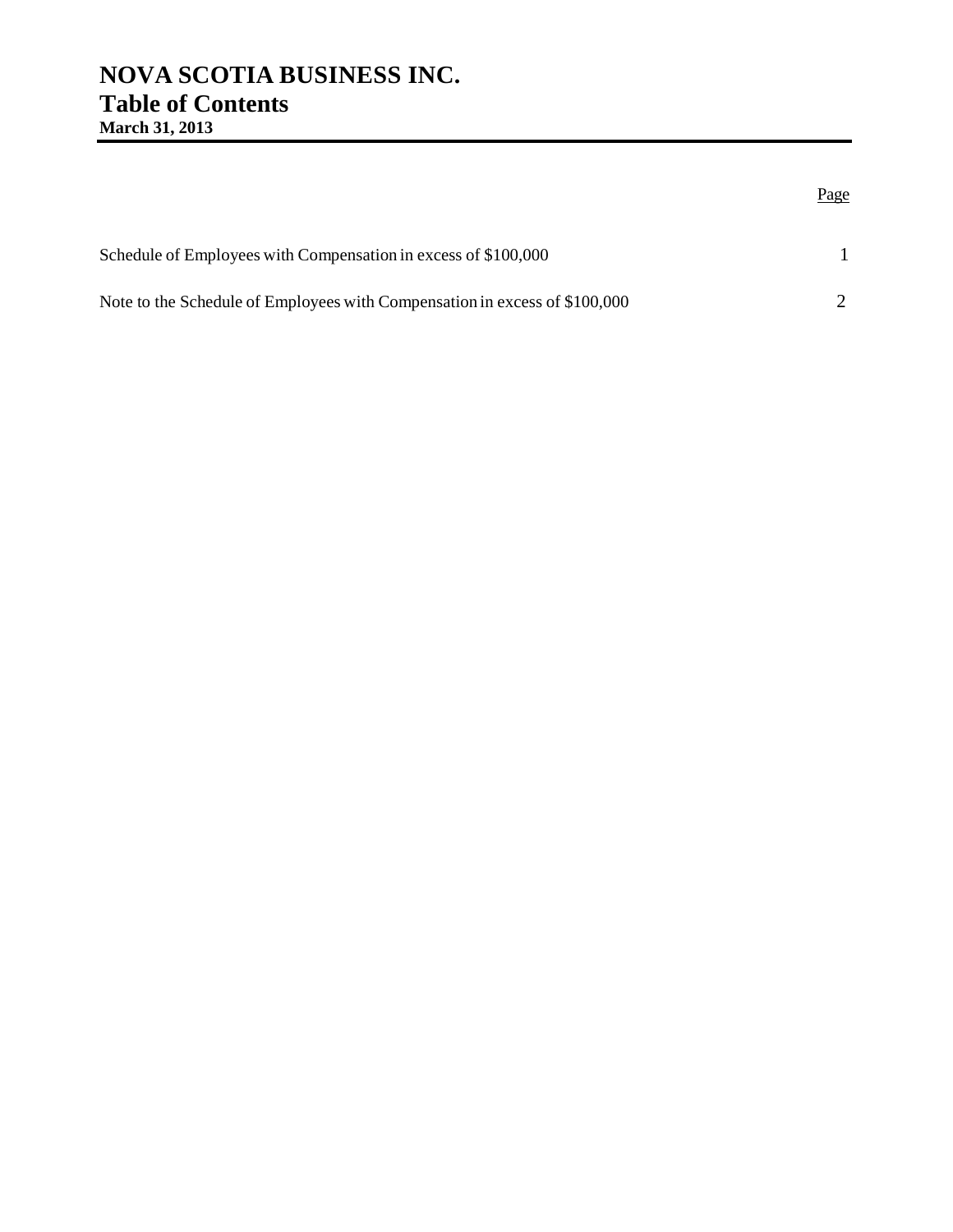## **NOVA SCOTIA BUSINESS INC. Schedule of Employees with Compensation in excess of \$100,000**

**As at March 31, 2013 (in thousands of dollars)**

| <b>Name</b>            | <b>Total compensation</b><br>April 1, 2012 to<br><b>March 31, 2013</b> |     |
|------------------------|------------------------------------------------------------------------|-----|
| Stephen Lund           | \$                                                                     | 237 |
| Lisa Bugden            |                                                                        | 143 |
| Peter Edward MacAskill |                                                                        | 129 |
| Jennifer Chiasson      |                                                                        | 122 |
| Peter MacNeil          |                                                                        | 119 |
| <b>Harvey Doane</b>    |                                                                        | 116 |
| <b>Gerald Lawson</b>   |                                                                        | 111 |
| Robert McMurray        |                                                                        | 107 |
| Joanna Facey           |                                                                        | 107 |
| Glenda Barbara Lindsay |                                                                        | 106 |